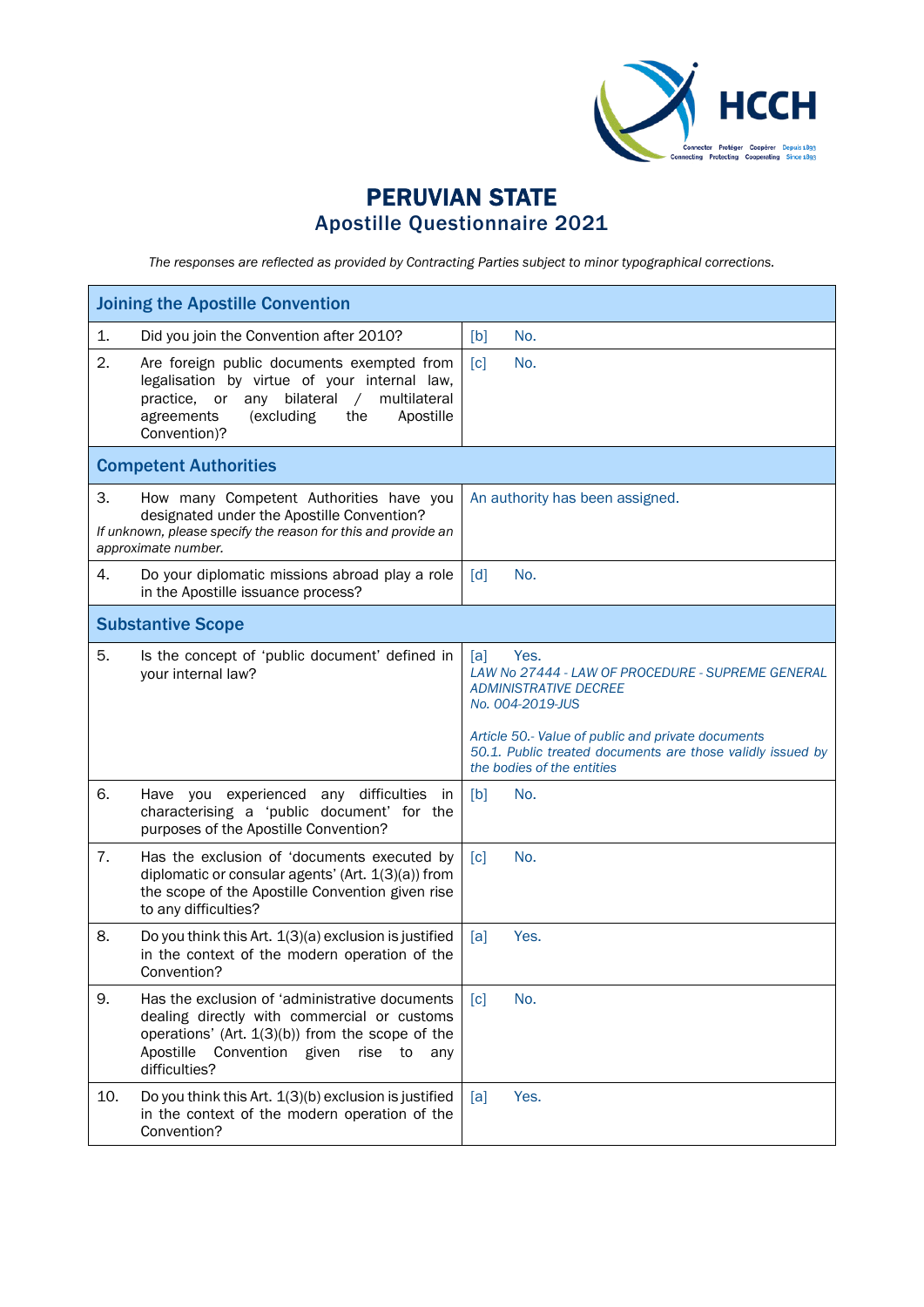| 11.<br>Do you issue (outgoing) or accept (incoming)<br>Apostilles for any of the following categories of<br>document? |                                                                                                                             |                                                                                                                                                        | <b>Issue</b>                                                                         | Accept       |              |
|-----------------------------------------------------------------------------------------------------------------------|-----------------------------------------------------------------------------------------------------------------------------|--------------------------------------------------------------------------------------------------------------------------------------------------------|--------------------------------------------------------------------------------------|--------------|--------------|
|                                                                                                                       |                                                                                                                             | Certificates of origin                                                                                                                                 | X                                                                                    | X            |              |
|                                                                                                                       |                                                                                                                             |                                                                                                                                                        | <b>Export licences</b>                                                               | X            | X            |
|                                                                                                                       |                                                                                                                             |                                                                                                                                                        | Import licences                                                                      | $\mathsf{X}$ | $\mathsf{X}$ |
|                                                                                                                       |                                                                                                                             | Health and safety certificates<br>issued by the relevant<br>government authorities or                                                                  | X                                                                                    | X            |              |
|                                                                                                                       |                                                                                                                             |                                                                                                                                                        | Certificates of products<br>registration                                             | X            | X            |
|                                                                                                                       |                                                                                                                             |                                                                                                                                                        | Certificates of conformity                                                           | X            | X            |
|                                                                                                                       |                                                                                                                             | End user certificates<br>(i.e. documents certifying that the<br>buyer is the end user of acquired                                                      | X                                                                                    | X            |              |
|                                                                                                                       |                                                                                                                             |                                                                                                                                                        | Commercial invoices                                                                  | X            | $\sf X$      |
|                                                                                                                       | <b>Apostille Process</b>                                                                                                    |                                                                                                                                                        |                                                                                      |              |              |
|                                                                                                                       | <b>Certification of Public Documents</b>                                                                                    |                                                                                                                                                        |                                                                                      |              |              |
| 12.                                                                                                                   | Do any of your public documents require some<br>other intermediate certification<br>before the<br>issuance of an Apostille? | Yes, an intermediate certification is required for<br>[a]<br>some categories of public documents.                                                      |                                                                                      |              |              |
|                                                                                                                       | For Parties that answered yes to Q12.<br>12.1. What categories of public document require                                   | Category of public<br>document                                                                                                                         | Why certification is required                                                        |              |              |
|                                                                                                                       | intermediate certification and why?                                                                                         | <b>DOCUMENTS</b><br><b>ISSUED BY</b><br><b>JUDICIAL AGENT</b>                                                                                          | THE SIGNATURE OF A<br><b>HIERARCHICAL SUPERIOR IS</b><br>REQUIRED FOR LEGAL SECURITY |              |              |
|                                                                                                                       |                                                                                                                             | ARE SUBJECT TO THE COLLEGE OF<br><b>NOTARY</b><br><b>DOCUMENTS</b><br><b>NOTARIES</b>                                                                  |                                                                                      |              |              |
|                                                                                                                       |                                                                                                                             | <b>DOCUMENTS</b><br><b>EMANATING</b><br><b>FROM AN</b><br><b>AUTHORITY</b><br><b>LINKED TO A</b><br><b>JURISDICTION</b><br>OF THE<br><b>GOVERNMENT</b> | THE SIGNATURE OF THE DULY<br><b>REGISTERED INSTITUTION</b><br>OFFICIAL IS REQUIRED   |              |              |
|                                                                                                                       | <b>Requesting an Apostille (Outgoing)</b>                                                                                   |                                                                                                                                                        |                                                                                      |              |              |
| 13.                                                                                                                   | How can an Apostille be requested?                                                                                          | [a]<br>In person.                                                                                                                                      |                                                                                      |              | X            |
|                                                                                                                       |                                                                                                                             | [b]<br>By post.                                                                                                                                        |                                                                                      |              |              |
|                                                                                                                       |                                                                                                                             | By email.<br>[c]                                                                                                                                       |                                                                                      |              |              |
|                                                                                                                       |                                                                                                                             | Through a website.<br>[d]                                                                                                                              |                                                                                      |              | X.           |
|                                                                                                                       |                                                                                                                             | Other.<br>[e]                                                                                                                                          |                                                                                      |              |              |
| 14.                                                                                                                   | When issuing an Apostille, do you enquire about<br>the State of destination?                                                | [b]                                                                                                                                                    | Yes, the enquiry is made orally.                                                     |              |              |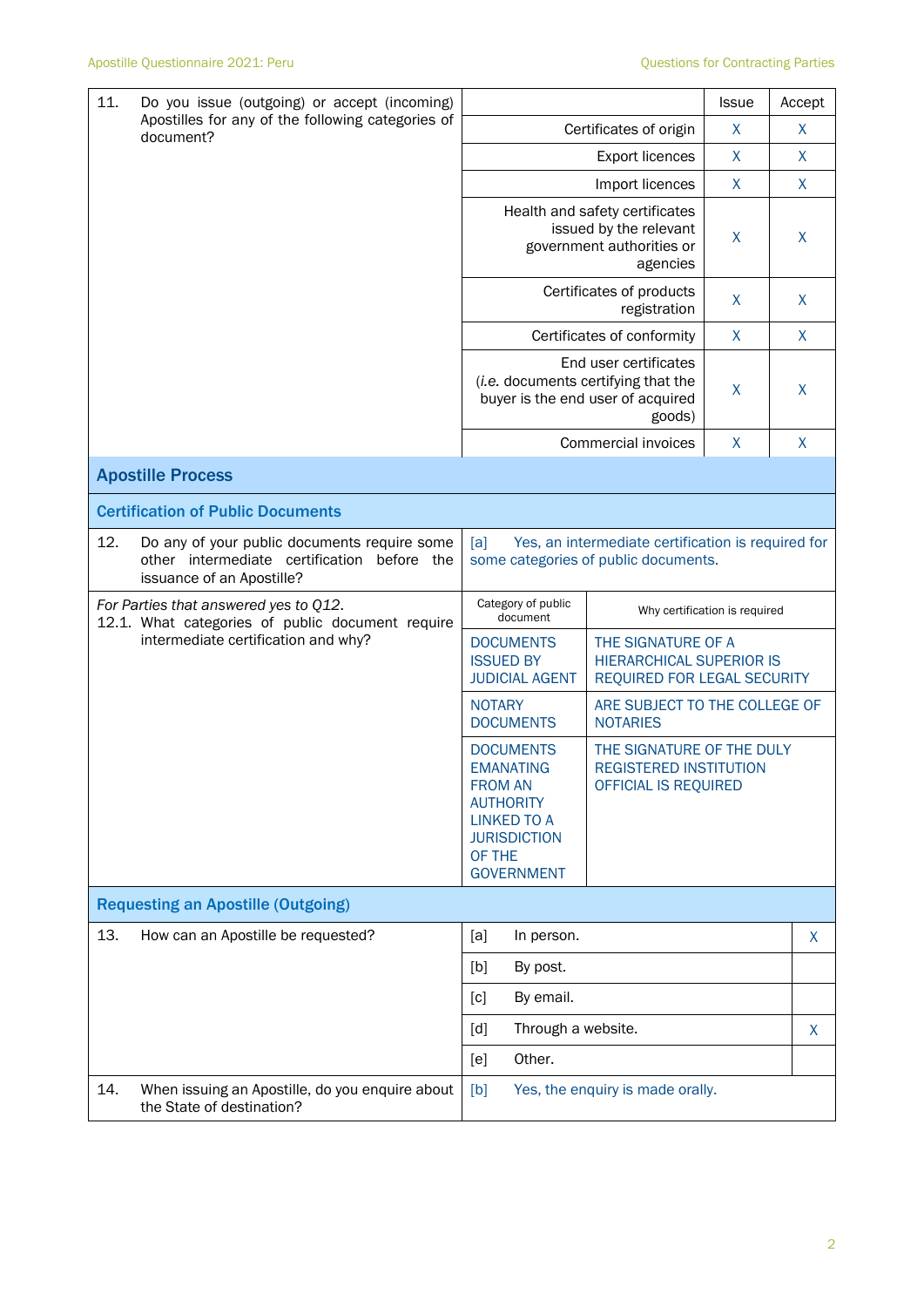| 15. | How long does it take for an Apostille to be<br>issued?                                                                                                                                                                                       | In-person request<br>(paper Apostille)                    | Other requests<br>(from the time of<br>receipt) (paper<br>Apostille)                                                                                                      | e-Apostille requests               |    |
|-----|-----------------------------------------------------------------------------------------------------------------------------------------------------------------------------------------------------------------------------------------------|-----------------------------------------------------------|---------------------------------------------------------------------------------------------------------------------------------------------------------------------------|------------------------------------|----|
|     |                                                                                                                                                                                                                                               | <b>Within five</b><br>working days                        | <b>Within five</b><br>working days                                                                                                                                        | <b>Within five</b><br>working days |    |
| 16. | Does your Competent Authority impose a fee for<br>issuing an Apostille?                                                                                                                                                                       | [a]<br>THIRTY-TWO NEW SOLES (S/32.00)                     | Yes, a single price for all Apostilles.                                                                                                                                   |                                    |    |
|     | <b>Issuing an Apostille (Outgoing)</b>                                                                                                                                                                                                        |                                                           |                                                                                                                                                                           |                                    |    |
| 17. | How is the origin of a public document verified<br>for the purpose of issuing an Apostille (i.e.<br>verification of the authenticity of the signature,<br>the capacity of the signer, and the identity of the<br>seal / stamp (Art. $5(2)$ )? | [a]<br>[iii]<br>seals / stamps.                           | Single Competent Authority.<br>An electronic database of sample signatures /                                                                                              |                                    |    |
| 18. | How does a Competent Authority address<br>situations where it is unable to verify the origin<br>of the public document?                                                                                                                       | [b]<br>to the database.                                   | The Competent Authority will contact the issuing<br>authority to confirm authenticity but will not issue the<br>Apostille until the new signature, stamp or seal is added |                                    |    |
| 19. | In what language(s) are the 10 standard items<br>of your Apostilles available?                                                                                                                                                                | [b]<br>In two languages.<br><b>IN ENGLISH AND SPANISH</b> |                                                                                                                                                                           |                                    |    |
| 20. | In what language(s) are the blank fields of your<br>Apostilles filled in?                                                                                                                                                                     | [a]<br>In one language.<br><b>SPANISH</b>                 |                                                                                                                                                                           |                                    |    |
| 21. | How are the blank fields of your Apostilles filled<br>in?                                                                                                                                                                                     | [b]<br><b>APOSTILLE SYSTEM)</b>                           | Using computer software.<br>WEB APPLICATION OF THE MINISTRY OF FOREIGN AFFAIRS-<br>RESLA (REINFORCEMENT OF THE LEGALIZATION AND                                           |                                    |    |
|     | <b>Apostille Registers</b>                                                                                                                                                                                                                    |                                                           |                                                                                                                                                                           |                                    |    |
| 22. | How is your Apostille register, required<br>by<br>Article 7, maintained?                                                                                                                                                                      | [a]<br>Paper form.<br>$\left[\right]$                     | Single Competent Authority.                                                                                                                                               |                                    |    |
| 23. | What particulars are contained in your Apostille<br>register?                                                                                                                                                                                 | [a]<br>(required).                                        | Number and date of the Apostille                                                                                                                                          |                                    | X. |
|     |                                                                                                                                                                                                                                               | [b]<br>(required).                                        | Name and capacity of the person signing<br>the document and / or the name of<br>authority whose seal or stamp is affixed                                                  |                                    | X  |
|     |                                                                                                                                                                                                                                               | [c]<br>document.                                          | Name and / or type of underlying                                                                                                                                          |                                    | X. |
|     |                                                                                                                                                                                                                                               | [d]<br>document.                                          | Description of the contents of underlying                                                                                                                                 |                                    |    |
|     |                                                                                                                                                                                                                                               | [e]                                                       | Name of the applicant.                                                                                                                                                    |                                    |    |
|     |                                                                                                                                                                                                                                               | State of destination.<br>$[f]$                            |                                                                                                                                                                           |                                    |    |
|     |                                                                                                                                                                                                                                               | Copy of the Apostille.<br>[g]                             |                                                                                                                                                                           |                                    |    |
|     |                                                                                                                                                                                                                                               | [h]                                                       | Copy of the underlying document.                                                                                                                                          |                                    |    |
|     |                                                                                                                                                                                                                                               | Other.<br>$[1]$                                           |                                                                                                                                                                           |                                    |    |
| 24. | Is there a limit to how long records can be<br>retained on the Apostille register?                                                                                                                                                            | [b]                                                       | Yes, between five and ten years.                                                                                                                                          |                                    |    |
| 25. | If your register is not publicly accessible, how<br>frequently do your Competent Authorities<br>receive requests to verify an Apostille they have<br>issued in the register?                                                                  | [g]                                                       | Not applicable, register is publicly accessible.                                                                                                                          |                                    |    |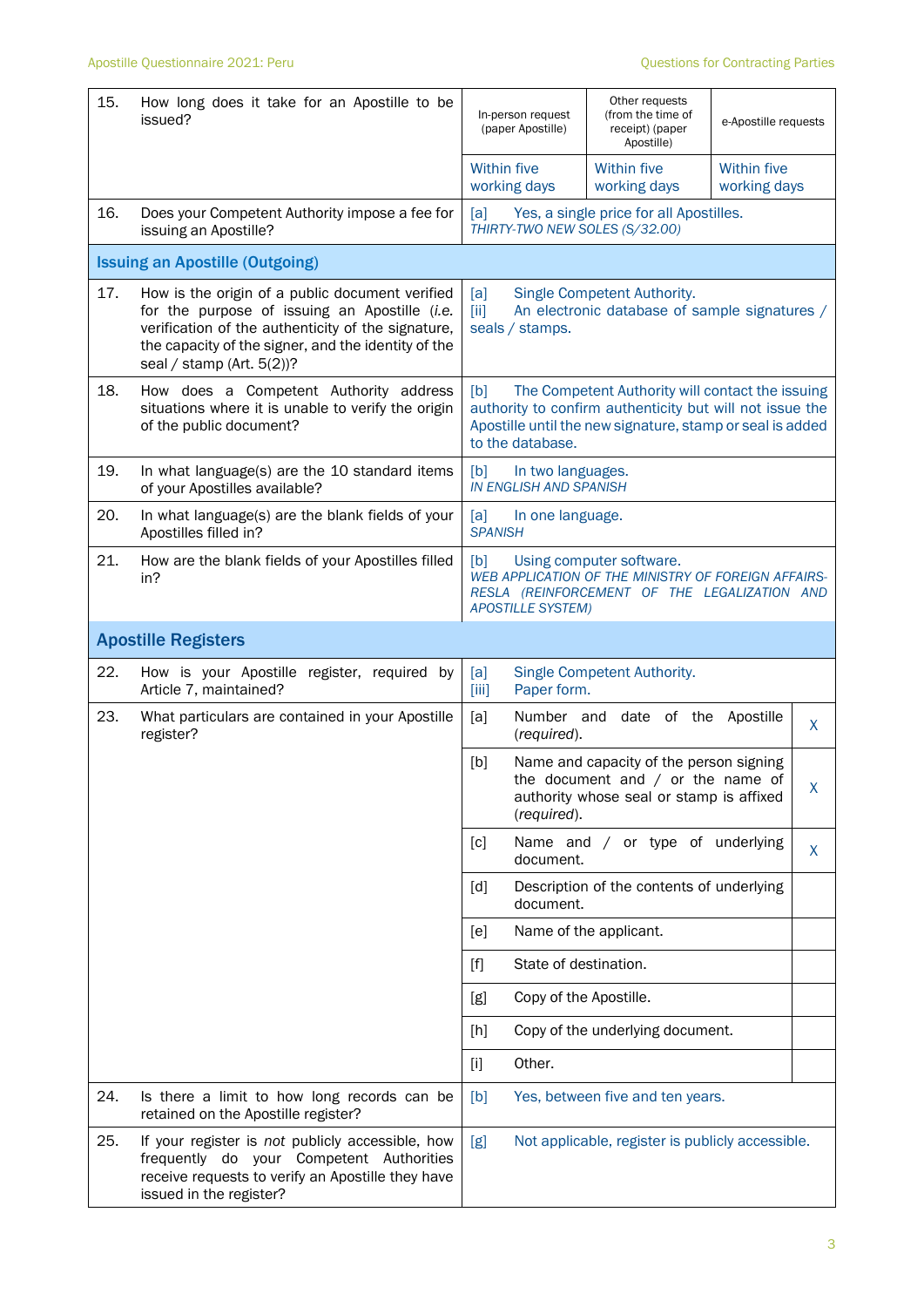| <b>Technology &amp; the e-APP</b>                                                                                                                                             |                                                                                                                                                                                                |                                                                                                                                                                                                                                                              |   |
|-------------------------------------------------------------------------------------------------------------------------------------------------------------------------------|------------------------------------------------------------------------------------------------------------------------------------------------------------------------------------------------|--------------------------------------------------------------------------------------------------------------------------------------------------------------------------------------------------------------------------------------------------------------|---|
| 26.                                                                                                                                                                           | Under your internal law, do you recognise<br>electronic / digital signatures as functionally<br>equivalent to handwritten signatures (i.e. can a<br>public document be signed electronically)? | Yes.<br>[a]<br>LAW No. 27269 SIGNATURES AND CERTIFICATES LAW<br><b>DIGITAL</b><br>LIMA, AT TWENTY-SIX DAY OF THE MONTH OF MAY OF THE<br>YEAR TWO THOUSAND.                                                                                                   |   |
|                                                                                                                                                                               |                                                                                                                                                                                                | ART.01. OBJECT OF THE LAW-THE PURPOSE OF THIS LAW IS<br>TO REGULATE THE USE OF THE ELECTRONIC SIGNATURE<br>GIVING IT THE SAME VALIDITY AND EFFECTIVENESS LEGAL<br>THAT THE USE OF A HANDWRITTEN SIGNATURE OR SIMILAR<br>THAT IMPLIES A MANIFESTATION OF WILL |   |
|                                                                                                                                                                               |                                                                                                                                                                                                | https://cdn.www.gob.pe/uploads/document/file/356833/<br>NORMA 1887 LEY 27269 Modificada por LEY 27310.p<br>df                                                                                                                                                |   |
| 27.                                                                                                                                                                           | Under your internal law, are public documents<br>executed, or able to be executed, in electronic<br>form (whether or not they are to be used abroad<br>under the Convention)?                  | Yes.<br>[a]                                                                                                                                                                                                                                                  |   |
|                                                                                                                                                                               | For Parties that answered yes to Q27.                                                                                                                                                          | [a]<br>All public documents.                                                                                                                                                                                                                                 | X |
| 27.1. What categories of public documents are<br>executed, or able to be executed, in electronic<br>form (whether or not they are to be used abroad<br>under the Convention)? | [b]<br>Civil status documents (e.g. birth, death<br>and<br>marriage<br>certificates)<br>and<br>certificates of non-impediment.                                                                 | X                                                                                                                                                                                                                                                            |   |
|                                                                                                                                                                               |                                                                                                                                                                                                | Other<br>[c]<br>administrative<br>documents<br>(including decisions from administrative<br>tribunals or decision-making bodies).                                                                                                                             | X |
|                                                                                                                                                                               |                                                                                                                                                                                                | [d]<br>Extracts from commercial registers and<br>other registers.                                                                                                                                                                                            | X |
|                                                                                                                                                                               |                                                                                                                                                                                                | Notarial authentications of signatures.<br>[e]                                                                                                                                                                                                               | X |
|                                                                                                                                                                               |                                                                                                                                                                                                | Other notarial acts.<br>[f]                                                                                                                                                                                                                                  | X |
|                                                                                                                                                                               |                                                                                                                                                                                                | other<br>education<br>[g]<br><b>Diplomas</b><br>and<br>documents.                                                                                                                                                                                            | X |
|                                                                                                                                                                               |                                                                                                                                                                                                | Court documents, including judgments.<br>[h]                                                                                                                                                                                                                 | X |
|                                                                                                                                                                               |                                                                                                                                                                                                | Patents or other documents pertaining to<br>$[1]$<br>intellectual property rights.                                                                                                                                                                           | X |
|                                                                                                                                                                               |                                                                                                                                                                                                | [j]<br>Documents relating to adoptions.                                                                                                                                                                                                                      | X |
|                                                                                                                                                                               |                                                                                                                                                                                                | Translations.<br>[k]                                                                                                                                                                                                                                         | X |
|                                                                                                                                                                               |                                                                                                                                                                                                | $[1]$<br>Medical or health certificates.                                                                                                                                                                                                                     | X |
|                                                                                                                                                                               |                                                                                                                                                                                                | Criminal records.<br>[m]                                                                                                                                                                                                                                     | X |
|                                                                                                                                                                               |                                                                                                                                                                                                | Import or export licences.<br>[n]                                                                                                                                                                                                                            | X |
|                                                                                                                                                                               |                                                                                                                                                                                                | Certificates of origin.<br>[0]                                                                                                                                                                                                                               | X |
|                                                                                                                                                                               |                                                                                                                                                                                                | Certificates of conformity.<br>[p]                                                                                                                                                                                                                           | X |
|                                                                                                                                                                               |                                                                                                                                                                                                | Other.<br>[q]                                                                                                                                                                                                                                                |   |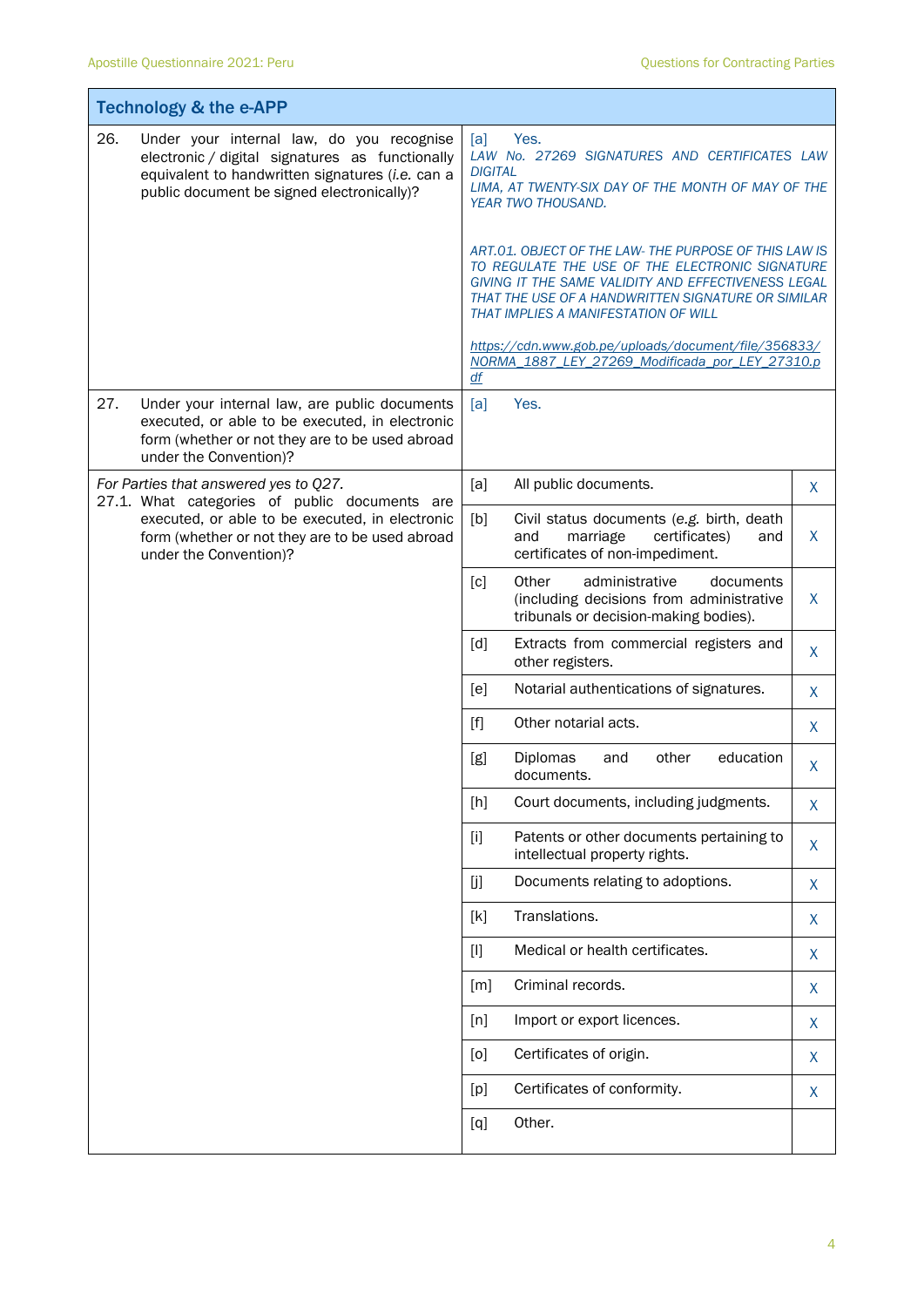| For Parties that answered yes to Q27.<br>27.2. Approximately what percentage of your public<br>documents are originally executed in electronic<br>form (whether or not they are to be used abroad<br>under the Convention)? | THIRTY PERCENT OF PUBLIC DOCUMENTS ISSUED IN<br><b>DIGITAL FORMAT</b>                                                                                                                       |  |  |
|-----------------------------------------------------------------------------------------------------------------------------------------------------------------------------------------------------------------------------|---------------------------------------------------------------------------------------------------------------------------------------------------------------------------------------------|--|--|
| 28.<br>Do you issue e-Apostilles?                                                                                                                                                                                           | Yes.<br>[a]                                                                                                                                                                                 |  |  |
| For Parties that answered yes to Q28.<br>28.3. Under your internal law, which of the following<br>do you consider public documents for the<br>purpose of issuing e-Apostilles?                                              | [a]<br>Electronic public documents.                                                                                                                                                         |  |  |
| For Parties that answered yes to Q28.<br>28.4. How is an e-Apostille signed (i.e. what technology<br>apply an electronic / digital<br>used to<br>is.<br>signature)?                                                         | [b]<br>Technology from a commercial provider (e.g.<br>Adobe).<br>SYSTEM CREATED BY THE MINISTRY OF FOREIGN AFFAIRS -<br>ELECTRONIC CERTIFICATION OF SIGNATURES.                             |  |  |
| For Parties that answered yes to Q28.<br>28.5. How is an e-Apostille affixed to / associated with<br>the underlying public document to ensure it is<br>not tampered with?                                                   | THE ELECTRONIC SIGNATURE CERTIFICATION SYSTEM<br>GENERATES A FILE THAT INCLUDES THE UNDERLYING<br>PUBLIC DOCUMENT AND THE ISSUED APOSTILLE                                                  |  |  |
| For Parties that answered yes to Q28.<br>28.6. Once issued, how is the e-Apostille transmitted<br>to the applicant?                                                                                                         | $\lceil d \rceil$<br>Electronic transmission via online platform<br>administered by a private service provider.                                                                             |  |  |
| 29.<br>Are your authorities<br>equipped to accept<br>incoming e-Apostilles?                                                                                                                                                 | Yes, all e-Apostilles can be processed.<br>[a]                                                                                                                                              |  |  |
| 30.<br>Do you maintain an e-Register?                                                                                                                                                                                       | Yes.<br>[a]                                                                                                                                                                                 |  |  |
| For Parties that answered yes to Q30.<br>30.2. What technology is used to maintain your<br>e-Register?                                                                                                                      | [b]<br>Technology from a commercial provider.<br>THE ELECTRONIC SIGNATURE CERTIFICATION SYSTEM<br>GENERATES A FILE THAT INCLUDES THE UNDERLYING<br>PUBLIC DOCUMENT AND THE ISSUED APOSTILLE |  |  |
| 31.<br>Have you been in contact with other Competent<br>Authorities that operate an e-APP component<br>and exchanged information and / or relevant<br>experience?                                                           | [a]<br>Yes.<br><b>INFORMATION WAS SHARED WITH THE STATE OF BOLIVIA</b>                                                                                                                      |  |  |
| <b>Issues with Apostilles</b>                                                                                                                                                                                               |                                                                                                                                                                                             |  |  |
| 32.<br>Has an Apostille <i>issued</i> by your Competent<br>Authority ever been refused by the authorities of<br>another Contracting Party on the following                                                                  | Form requirements (e.g. square-shaped,<br>[a]<br>sides of at least nine centimetres, border,<br>ink, etc).                                                                                  |  |  |
| grounds:                                                                                                                                                                                                                    | The manner in which the Apostille was<br>[b]<br>affixed / attached<br>to<br>the underlying<br>document.                                                                                     |  |  |
|                                                                                                                                                                                                                             | The Apostille was not signed.<br>[c]                                                                                                                                                        |  |  |
|                                                                                                                                                                                                                             | [d]<br>One<br>of<br>the<br>standard<br>or<br>more<br>informational items were not filled in.                                                                                                |  |  |
|                                                                                                                                                                                                                             | The Apostille was in electronic form (an<br>[e]<br>X<br>e-Apostille).                                                                                                                       |  |  |
|                                                                                                                                                                                                                             | The underlying public document was in<br>$[f]$<br>electronic form.                                                                                                                          |  |  |
|                                                                                                                                                                                                                             | The underlying public document had<br>[g]<br>expired / was not issued within a certain<br>timeframe.                                                                                        |  |  |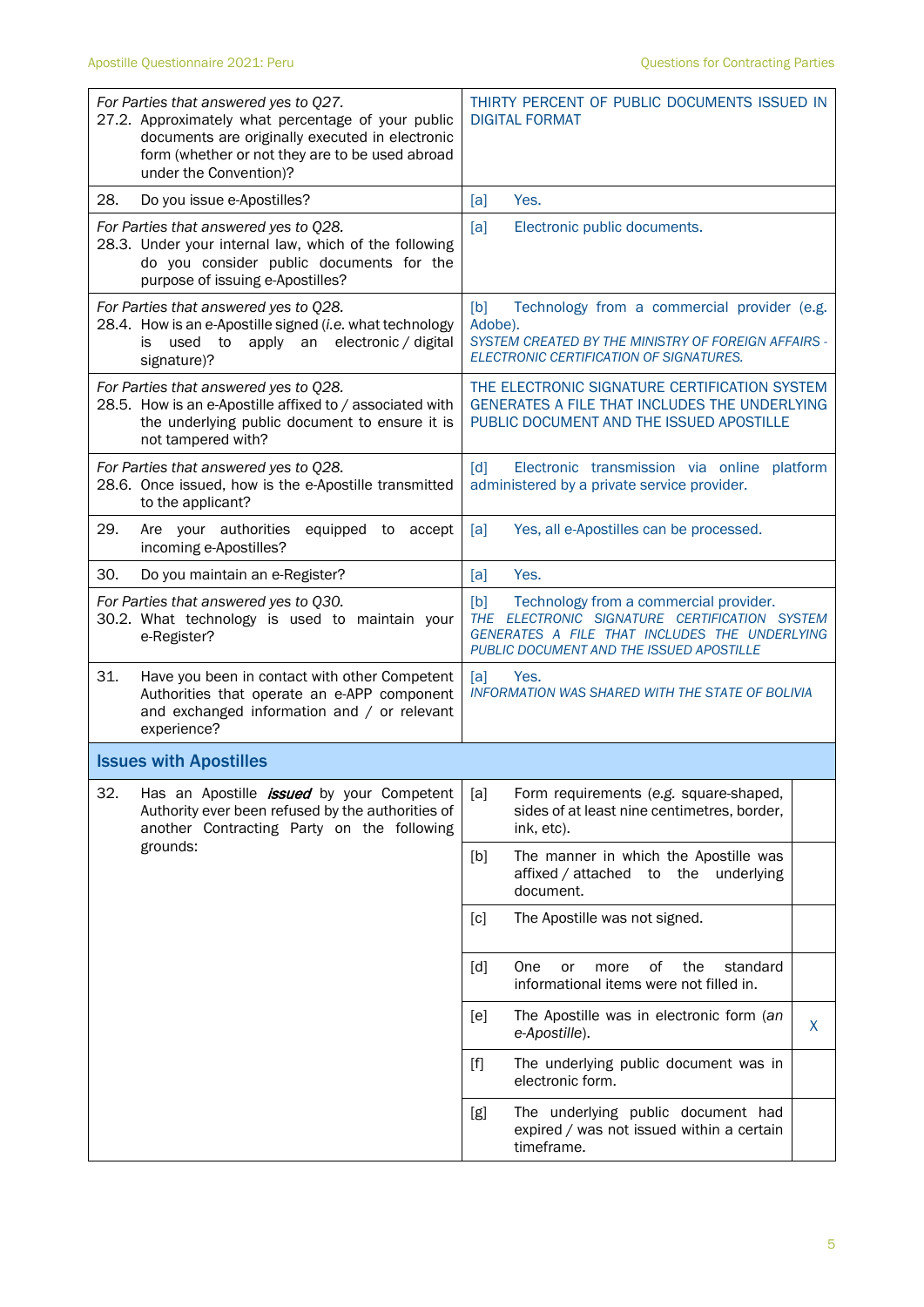|                                                                                                                       |                                                                                                                                                          | [h]   | The underlying document was not a<br>public document under the law of the<br>destination.                                                |    |
|-----------------------------------------------------------------------------------------------------------------------|----------------------------------------------------------------------------------------------------------------------------------------------------------|-------|------------------------------------------------------------------------------------------------------------------------------------------|----|
|                                                                                                                       |                                                                                                                                                          | $[1]$ | Other.                                                                                                                                   |    |
|                                                                                                                       |                                                                                                                                                          | [j]   | Unknown.                                                                                                                                 |    |
|                                                                                                                       |                                                                                                                                                          | [k]   | No / Not applicable.                                                                                                                     |    |
| For Parties that answered other than "No" to Q32.<br>32.1. If an Apostille was rejected, what action did you<br>take? |                                                                                                                                                          | [a]   | The Apostille was reissued.                                                                                                              |    |
|                                                                                                                       |                                                                                                                                                          | [b]   | Contacted the receiving authority.                                                                                                       | X. |
|                                                                                                                       |                                                                                                                                                          | [c]   | Contacted the Competent Authority of the<br>place of destination.                                                                        |    |
|                                                                                                                       |                                                                                                                                                          | [d]   | Contacted nearest diplomatic mission of<br>the place of destination.                                                                     |    |
|                                                                                                                       |                                                                                                                                                          | [e]   | Contacted<br>diplomatic<br>mission<br>own<br>accredited to the place of destination.                                                     |    |
|                                                                                                                       |                                                                                                                                                          | $[f]$ | Contacted the Permanent Bureau.                                                                                                          |    |
|                                                                                                                       |                                                                                                                                                          | [g]   | No action taken.                                                                                                                         |    |
|                                                                                                                       |                                                                                                                                                          | [h]   | Other.                                                                                                                                   |    |
|                                                                                                                       |                                                                                                                                                          | $[1]$ | Unknown.                                                                                                                                 |    |
| 33.                                                                                                                   | Has your Competent Authority ever been<br>requested by external Competent Authorities to<br>certify or confirm your procedure for issuing<br>Apostilles? | [a]   | Yes.<br>THE CONSULATE OF CUBA IN PERU CONSULTATION ON THE<br><b>ELECTRONIC</b><br>APOSTILLE CONSIGNED IN UNIVERSITY<br><b>DOCUMENTS.</b> |    |
| 34.                                                                                                                   | Has an Apostille <i>received</i> by your authorities<br>ever been refused on the following grounds:                                                      | [a]   | The issuing State was not a Contracting<br>Party to the Apostille Convention.                                                            |    |
|                                                                                                                       |                                                                                                                                                          | [b]   | Form requirements (e.g. square-shaped,<br>sides of at least nine centimetres, border,<br>ink, etc).                                      |    |
|                                                                                                                       |                                                                                                                                                          | [c]   | The manner in which the Apostille was<br>affixed / attached to the underlying<br>document.                                               |    |
|                                                                                                                       |                                                                                                                                                          | [d]   | The Apostille was not signed.                                                                                                            |    |
|                                                                                                                       |                                                                                                                                                          | [e]   | of<br>the<br>standard<br>One<br>more<br>or<br>informational items were not filled in.                                                    |    |
|                                                                                                                       |                                                                                                                                                          | $[f]$ | The Apostille was in electronic form (an<br>e-Apostille).                                                                                | X. |
|                                                                                                                       |                                                                                                                                                          | [g]   | The underlying public document was in<br>electronic form.                                                                                | X  |
|                                                                                                                       |                                                                                                                                                          | [h]   | The underlying public document had<br>expired / was not issued within a certain<br>timeframe.                                            |    |